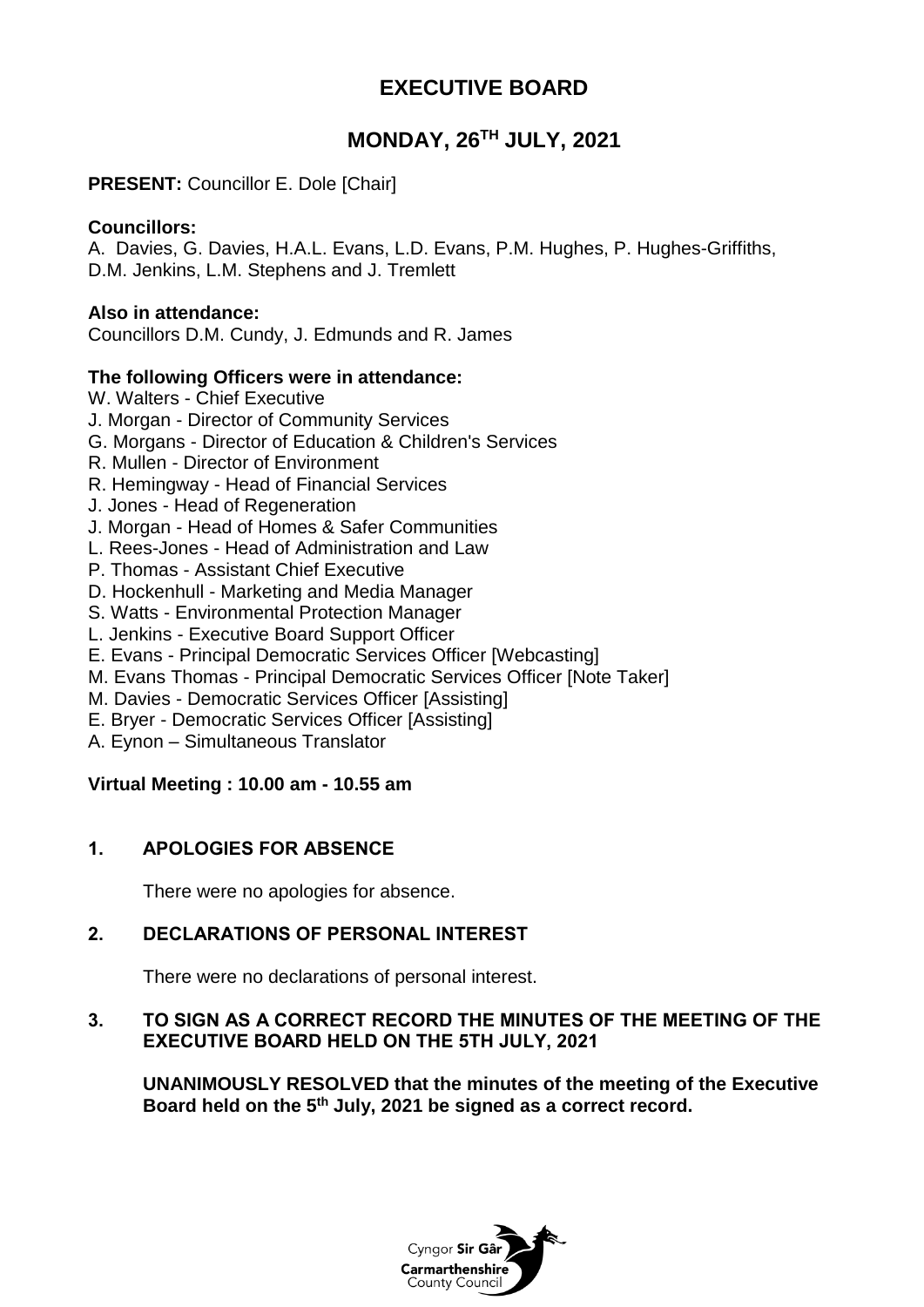## **4. QUESTIONS ON NOTICE BY MEMBERS**

### **4.1. QUESTION BY COUNCILLOR ROB JAMES TO COUNCILLOR EMLYN DOLE, LEADER OF THE COUNCIL**

"Two reports have been conducted into the Authority's Planning Department - one by Wales Audit and the second by external consultants. It is believed that the reports are highly critical of the performance of the Department. Can the Leader of Council outline when the findings of these reports will be Published?"

## **Response by Councillor Emlyn Dole, Leader of the Council:-**

"Thank you for your question.

As you will know, every Local Authority in Wales is subject to routine external review from Audit Wales throughout the year. As part of its annual programme of work our Planning Service was identified for review in 2019/2020. Also, Local Authorities often implement their own independent reviews for departments and services and in 2019 Carmarthenshire County Council commissioned an independent review of its own Planning Services. We have recently received a report from Audit Wales outlining the review of their findings.

Audit Wales will publish the report on their website in early August. This is standard practise for all reports they present. We have already shared the final report with staff within the Planning Division. The full report will also be presented to our Audit Committee for discussion on the 24<sup>th</sup> of September and to Planning Committee."

# **5. PUBLIC QUESTIONS ON NOTICE**

The Chair advised that no public questions had been received.

# **6. REVENUE BUDGET OUTLOOK 2022/23 TO 2024/25**

The Board considered the Revenue Budget Outlook 2022/23 to 2024/25 which provided details of the current financial outlook and outlined proposals for taking forward the budget preparation for the next three financial years.

# **UNANIMOUSLY RESOLVED**

- **6.1 that the initial budget outlook be received;**
- **6.2 that the proposed approach to identifying the required savings be endorsed;**
- **6.3 that the proposed approach to the budget consultation be noted.**

# **7. ANNUAL REPORT OF THE STATUTORY DIRECTOR OF SOCIAL SERVICES**

The Board considered the annual report of the Director of Social Services on the performance of social care services in the county for the year 2020/21. The report comprised an overview of performance in 2020/21 as well as an assessment on

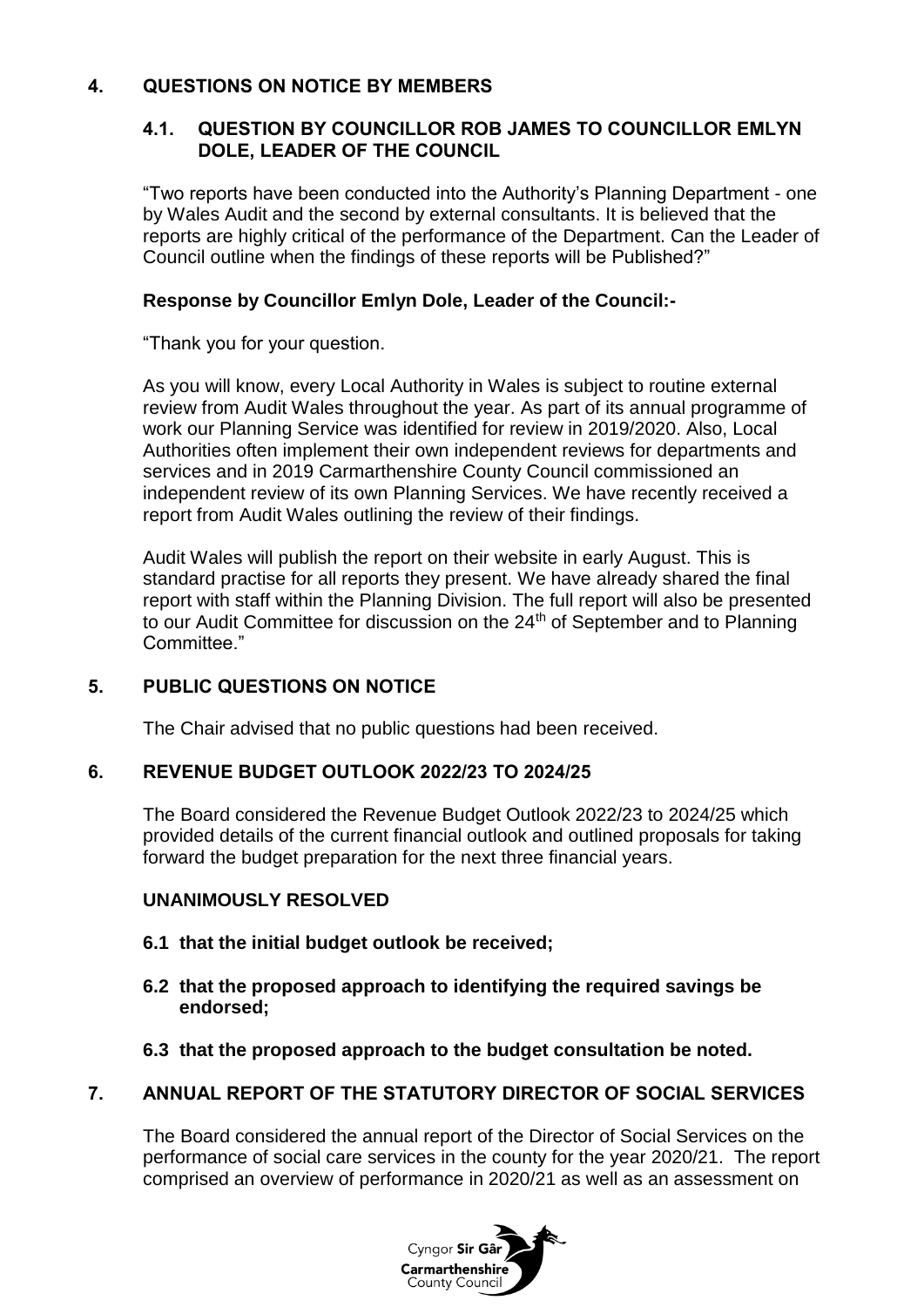future provision, together with strategic priorities for 2021/22. The report also outlined the challenges of an unprecedented year due to COVID 19 and highlighted those areas to be developed in the current year.

There is a statutory requirement for the Director of Social Services to report annually to Council on the delivery of services and performance as well as plans for the improvement of the whole range of social services.

It was noted that the report was currently still in draft form and would be finalised prior to submission to Council.

**UNANIMOUSLY RESOLVED TO RECOMMEND TO COUNCIL that the Annual Report of the Statutory Director of Social Services on the Performance of Social Care Services in Carmarthenshire 2020/21 be approved.**

### **8. POLICY FOR ANTI-SOCIAL BEHAVIOUR AND BREACHES OF TENANCY 2021**

The Board considered a proposed policy setting out the approach to be adopted by the Neighbourhood Team within Environmental Protection with regards to the investigation of complaints of anti-social behaviour and breaches of tenancy relating to Council housing properties.

#### **UNANIMOUSLY RESOLVED that the Anti-Social Behaviour and Breaches of Tenancy Policy be approved.**

### **9. BURRY PORT - DEVELOPMENT OF SITE 4**

The Board considered a report outlining a proposal for the disposal of Site 4, Burry Port through an open procurement procedure, in order to enable the delivery of a commercial leisure led scheme. The land in question formed part of the Burry Port **Masterplan** 

Permission was requested to grant delegated authority to the Head of Regeneration, in consultation with the Executive Board Member for Resources, to negotiate and document appropriate terms for the sale of the land.

### **UNANIMOUSLY RESOLVED**

- **9.1 that Site 4, Burry Port, as detailed in the report, be disposed of through an open procurement procedure in order to deliver a commercial leisure led development scheme;**
- **9.2 that delegated authority be granted to the Head of Regeneration, in consultation with the Executive Board Member for Resources, to negotiate and document appropriate terms for the sale of the land.**